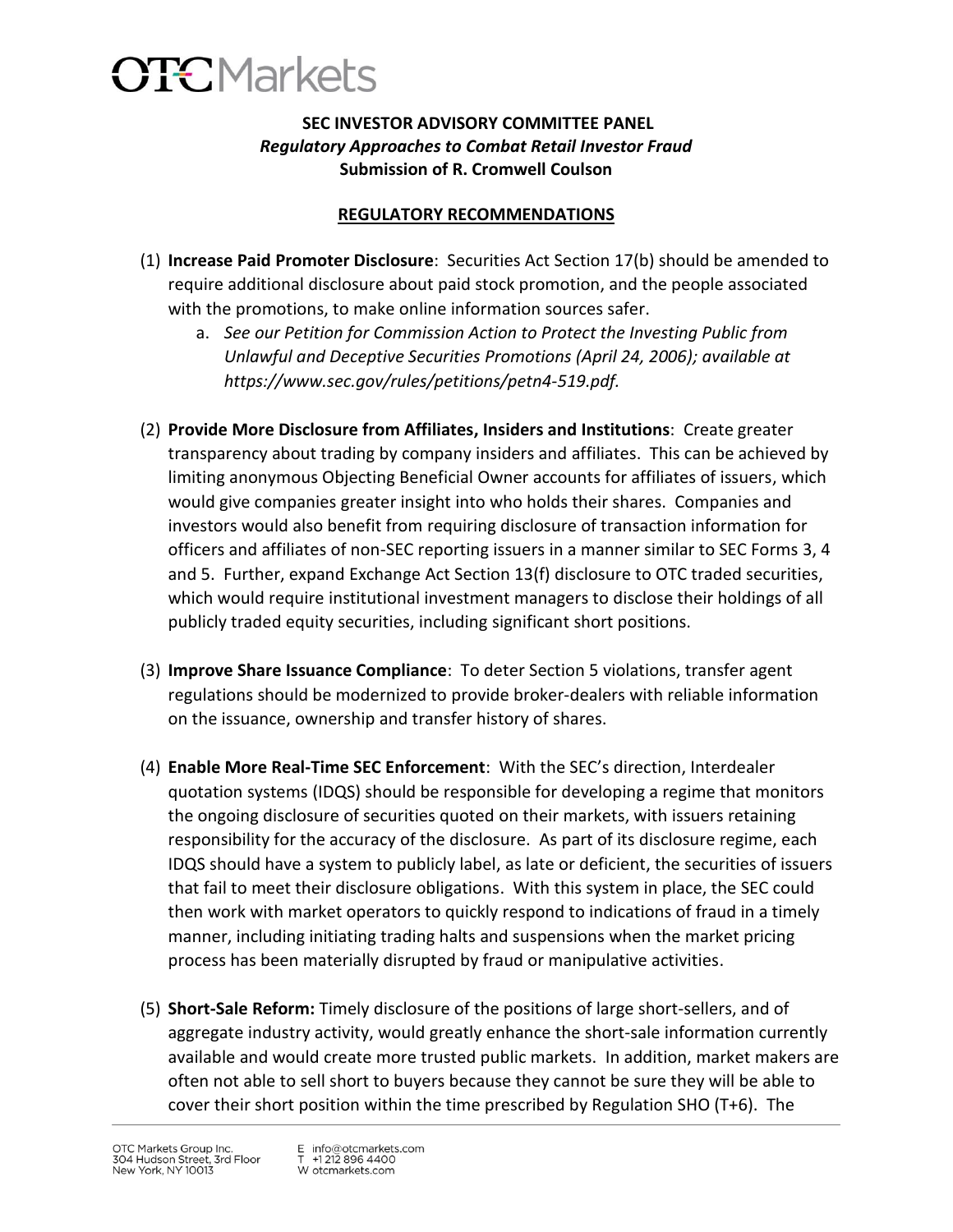current timeframe (2 days) for bona fide market makers to close out of short positions in certain securities with lower trading volumes, such as ETFs and OTC equity securities, should be extended. Additional time would incentivize market makers to provide greater liquidity and reduce volatility in these securities.

- (6) **Allow SEC Reporting Companies to use Reg A+**: Small SEC-reporting companies that would otherwise be well-equipped to conduct a successful Regulation A+ offering are currently shut out from the process. Companies that already meet the SEC's ongoing disclosure requirements should be allowed to engage their existing shareholders and raise additional capital online under Regulation A+.
	- a. *H.R. 2864 – Improving Access to Capital Act & S.2155, Sec. 508*
- (7) **Allow Companies to Sell Shares Directly into the Market**: Remove outdated restrictions on public offerings, and allow SEC reporting companies with securities listed on an exchange or traded on an "established public market" to sell their legally authorized shares directly in the market as easily as they can buy them back.
	- a. *Cromwell Coulson, Bloomberg, Give Companies Easier Access to Public Markets (March 22, 2017)*
- (8) **Facilitate Competition in Venture Exchange Legislation**: Monopoly venture exchanges, as proposed under the Main Street Growth Act (H.R. 4638), would stifle competition and ignore existing markets that already serve smaller companies. Any U.S. venture market legislation should follow the European SME Growth Market model, be disclosure-driven, and include exchanges and ATSs that already serve smaller companies.
- (9) **Adopt Investor Suitability Standards Based on Experience and Risk Tolerance**: In a data-driven world where risk can be quantified, broker-dealers can establish customer risk profiles based on trading experience and overall risk tolerance, which has proven to be a successful practice in the options industry. For example, 'Pink No Information' securities should be accessible to purchase only by experienced investors with appropriate risk tolerances.
- (10) **Allow Payments for Market Making**: FINRA Rule 5250 should be amended to allow issuers to compensate broker-dealers for the out-of-pocket expenses involved in preparing and submitting a Form 211, provided that the amount of such reimbursements is fully disclosed to investors as required under Section 17(b) of the Securities Act of 1933.
	- a. *OTC Markets Group Response to FINRA Regulatory Notice 17-41 (February 8, 2018)*